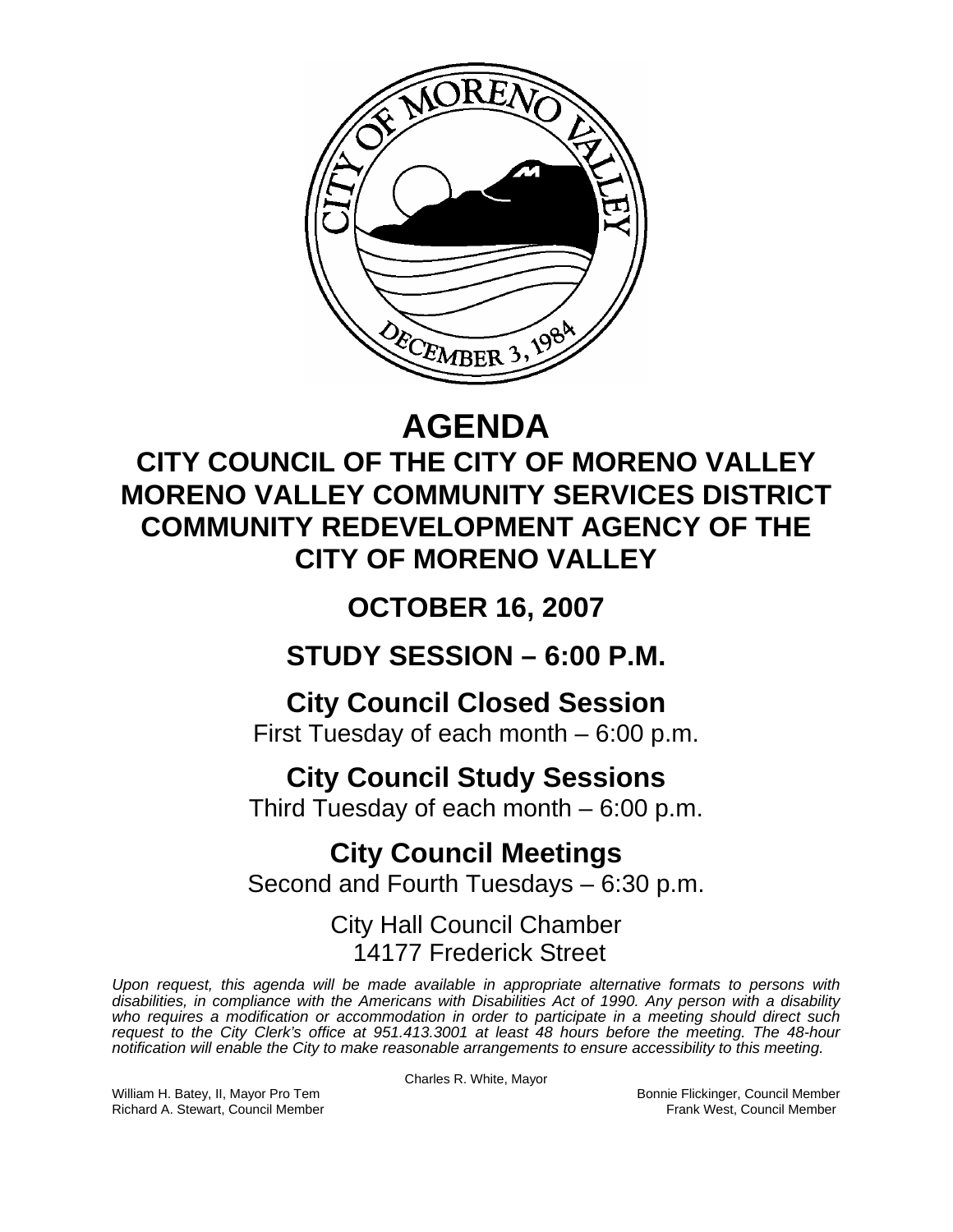#### **AGENDA MORENO VALLEY CITY COUNCIL MORENO VALLEY COMMUNITY SERVICES DISTRICT COMMUNITY REDEVELOPMENT AGENCY OF THE CITY OF MORENO VALLEY STUDY SESSION - 6:00 P.M. OCTOBER 16, 2007**

- **CALL TO ORDER**
- **PLEDGE OF ALLEGIANCE**
- **INVOCATION**
- **ROLL CALL**
- **INTRODUCTIONS**
- **PUBLIC COMMENTS ON MATTERS UNDER THE JURISDICTION OF THE CITY COUNCIL**

There is a three-minute time limit per person. Please complete and submit a BLUE speaker slip to the City Clerk. All remarks and questions shall be addressed to the presiding officer or to the City Council and not to any individual Council Member, staff member or other person.

- 1. Proposed Ordinance Amending Title 3 of the Moreno Valley Municipal Code, Adding Thereto a New Chapter 3.52 Establishing Regulations for Photography and Filming Permits (Report of: Deputy City Manager/10 Min.)
- 2. City Council Requests and Communications

(Times shown are only estimates for staff presentation. Items may be deferred by Council if time does not permit full review.)

**❖** Oral Presentation only – No written material provided